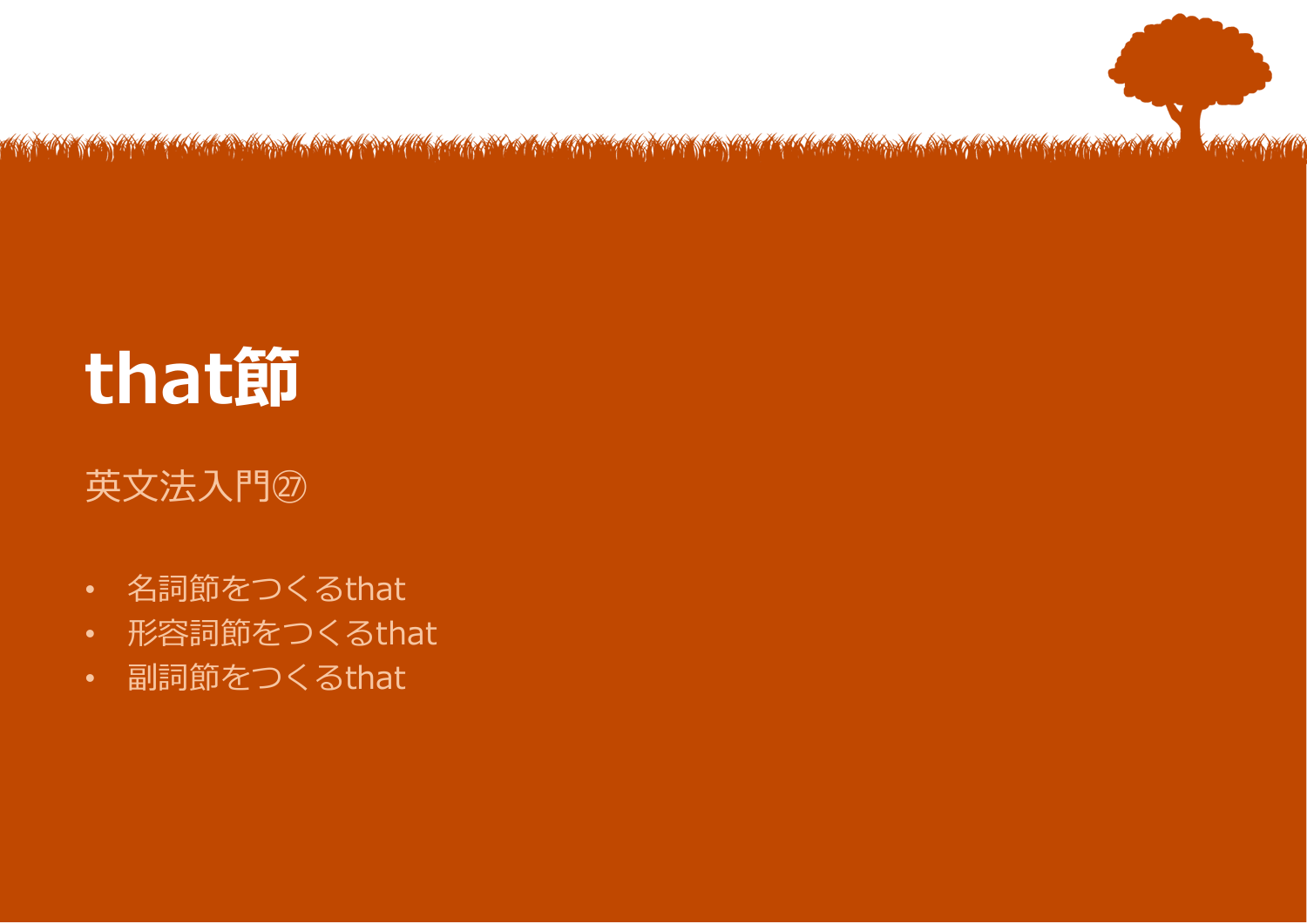### **that節**

<u> 1949 – 1949 Ann March (Ann 1949), production ann ann ann an 1958. Ann ann ann ann an 1958 ann an 1969 ann an</u>

- **名詞節・形容詞節・副詞節になる**
- **名詞節:①文型の一部②前の名詞と同格(完全文)**
- **形容詞節:前の名詞にかかる(≒which)(不完全文)**
- **副詞節:**
	- **感情の原因(完全文)**
	- **判断の根拠(完全文)**
	- **so/such ~ that構文(完全文)**
	- **強調構文(完全文/不完全文)**

構文のスライドで扱う

①語を覚える ②取る役割(名詞・形容詞・副詞)を覚える ③取る役割に応じた意味を覚える ④導く節が完全文か不完全文か覚える ⑤判別方法を覚える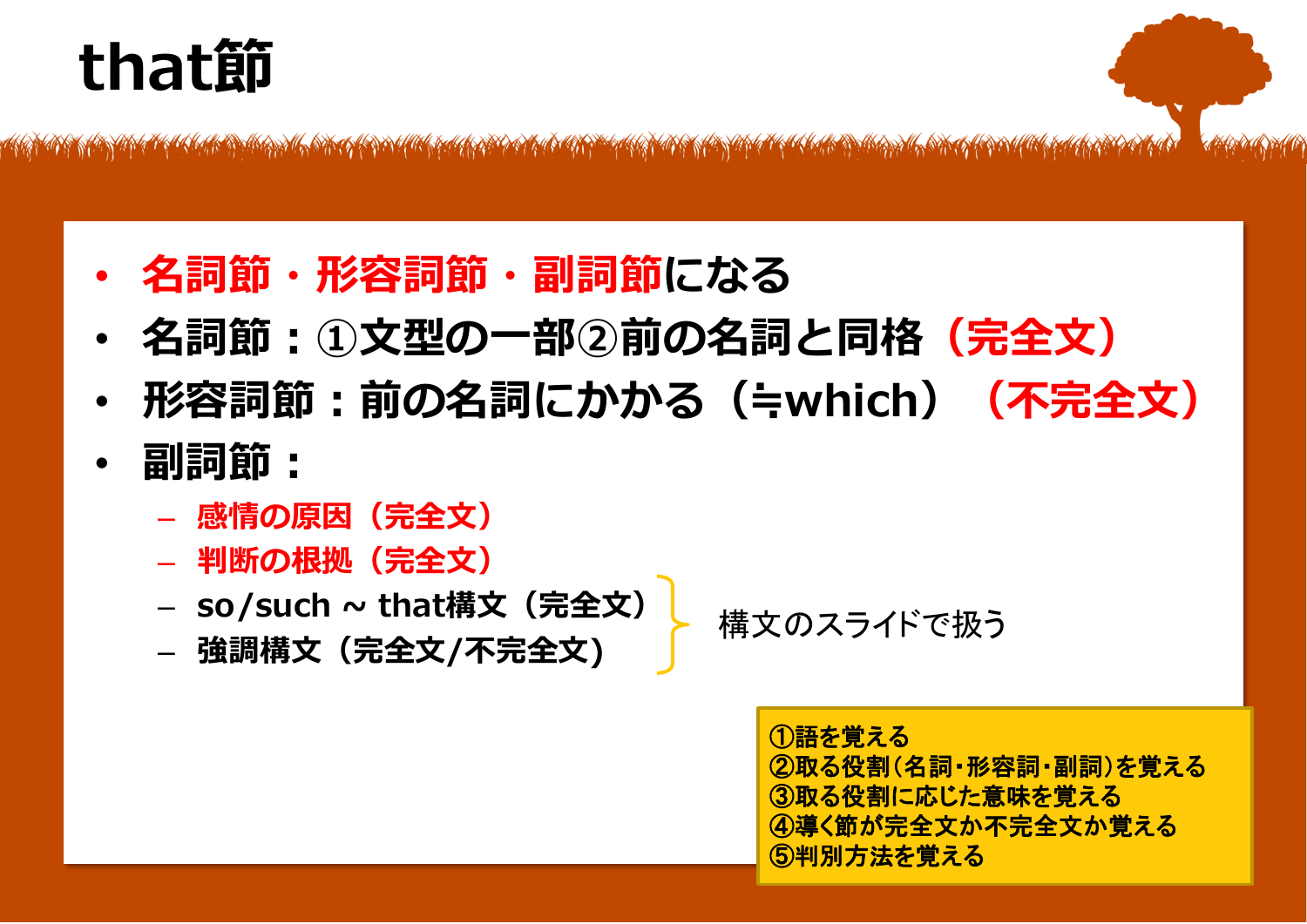### **名詞節をつくるthat**

#### ①文型の一部

- S, O, Cになる (思う/言う/気づく動詞のOになる内容を説明することが多い)
- 仮主語・仮目的語 it にたいする真主語になる

The fact was that his backpack was sent on a wrong flight. S V C

I know  $\left[\text{that you ate my chocolate}\right]$ S V O S V O

It surprised me  $\left[\frac{\text{that}}{\text{m}}\right]$  brother dated with my ex. S V O S V O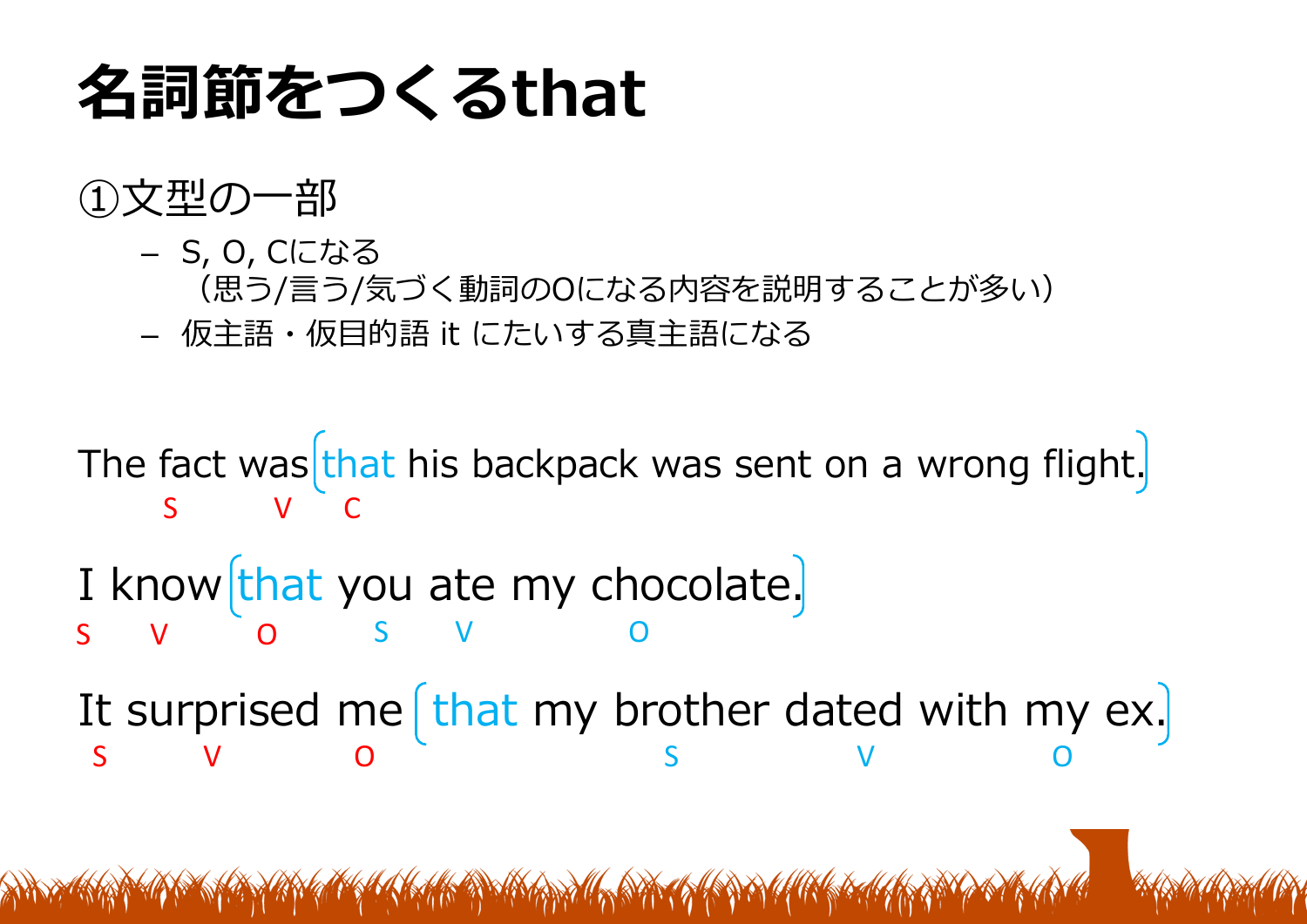## **名詞節をつくるthat**

### 前の名詞と同格

- 同格になる名詞の意味には以下のような傾向がある
	- ・思考/認識系:belief, feeling, knowledge, idea, opinion etc.
	- ・要求/伝達系:desire, expectation, information, report, news etc.
	- ・事実系:fact, evidence, proof etc.

I know the fact  $=$  that the media intentionally distorted the truth. S V O S V O = 私はメディアが意図して真実を捻じ曲げたという事実を知っている。

I know the fact that the media intentionally distorted  $\Box$ . S V O <sup>C</sup> S V O 私はメディアが意図して捻じ曲げた事実を知っている。

**that**と同格になる名詞の直後に**that**節があるからと言っていつも同格になるわけではないので注意。 常に**that**節が完全か不完全かを確認するのが大切。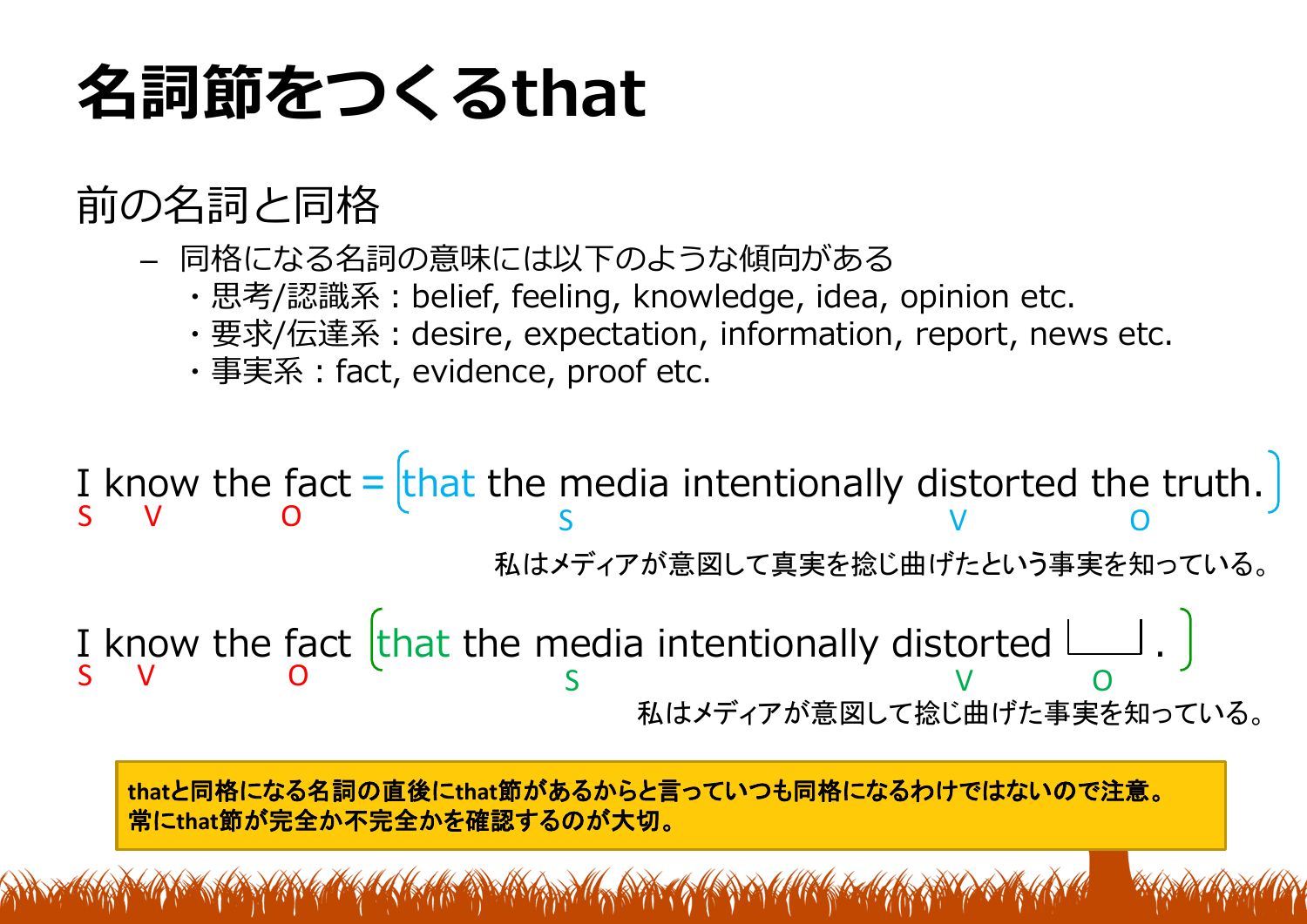## **形容詞節をつくるthat**

- 前の名詞にかかる
- **whichと書き換え可能(関係代名詞)** ※非制限用法のwhichはthatに書き換えられない。 ※in whichなど前置詞と組み合わせる用法もthatにはない。

This is the guitar that my uncle bought  $\Box$  for me. S V C S V O

We've finally found the paper  $\lvert \text{that} \lfloor$  will expose his secret. S V O S V O